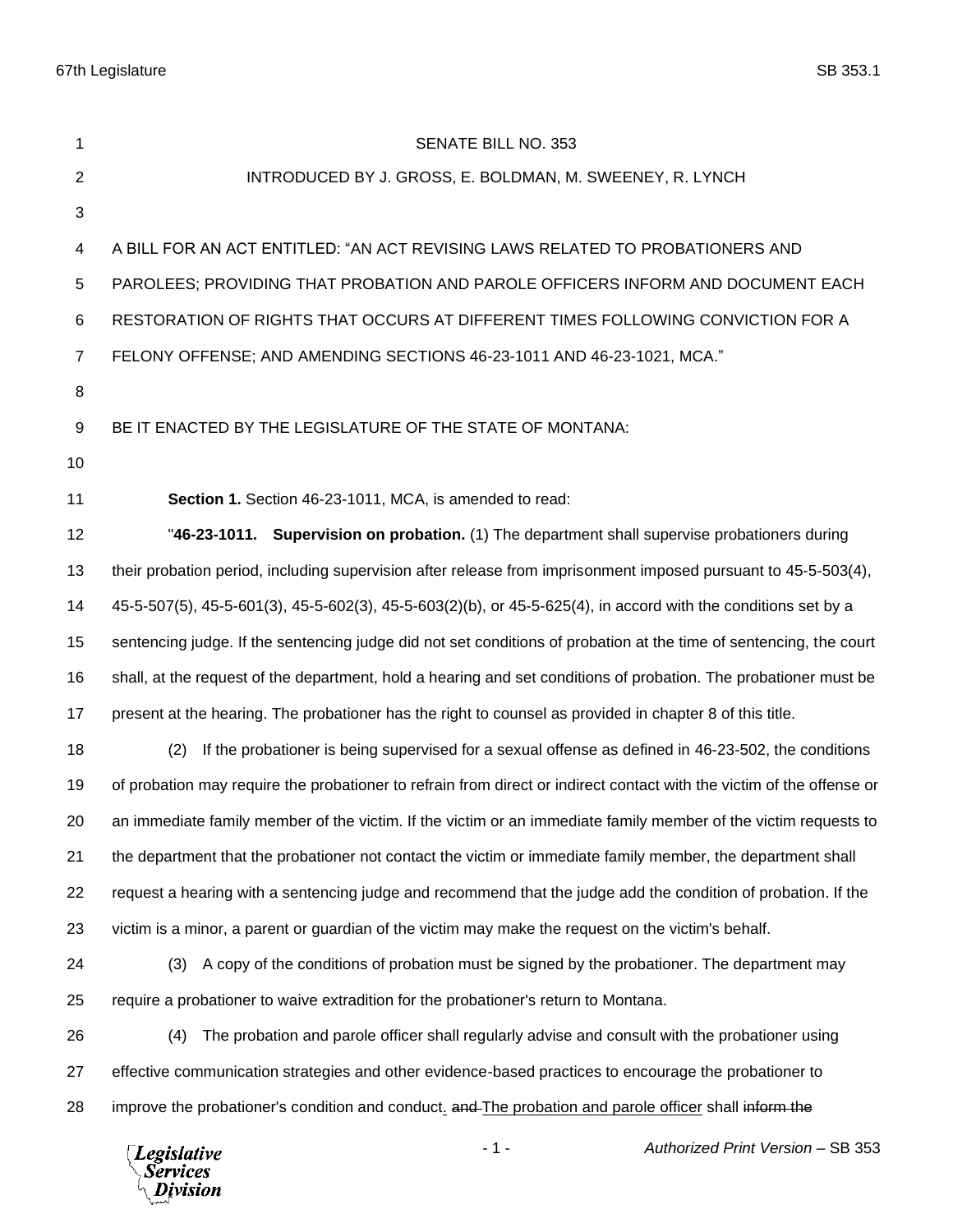*Legislative*<br>Services<br>*Division* 

| 1              | probationer of:                                                                                                  |
|----------------|------------------------------------------------------------------------------------------------------------------|
| $\overline{2}$ | inform the probationer that the probationer's right to vote is restored after release from a penal<br>(a)        |
| 3              | institution as provided in Article IV, section 2, of the Montana constitution;                                   |
| 4              | (b)<br>inform the probationer that the probationer may not run for elected office until final discharge from     |
| 5              | supervision as provided in Article IV, section 4, of the Montana constitution;                                   |
| 6              | inform the probationer that full rights of citizenship are restored on termination of state supervision<br>(c)   |
| $\overline{7}$ | for any offense against the state as provided in Article II, section 28, of the Montana constitution; and        |
| 8              | inform the probationer of the restoration of rights on successful completion of the sentence, as<br>(d)          |
| 9              | provided in 46-18-801.                                                                                           |
| 10             | (a) The probation and parole officer may recommend and a judge may modify or add any<br>(5)                      |
| 11             | condition of probation or suspension of sentence at any time.                                                    |
| 12             | The probation and parole officer shall provide the county attorney in the sentencing jurisdiction<br>(b)         |
| 13             | with a report that identifies the conditions of probation and the reason why the officer believes that the judge |
| 14             | should modify or add the conditions.                                                                             |
| 15             | The county attorney may file a petition requesting that the court modify or add conditions as<br>(c)             |
| 16             | requested by the probation and parole officer.                                                                   |
| 17             | The court may grant the petition if the probationer does not object. If the probationer objects to the<br>(d)    |
| 18             | petition, the court shall hold a hearing pursuant to the provisions of 46-18-203.                                |
| 19             | Except as they apply to supervision after release from imprisonment imposed pursuant to 45-5-<br>(e)             |
| 20             | 503(4), 45-5-507(5), 45-5-601(3), 45-5-602(3), 45-5-603(2)(b), or 45-5-625(4), the provisions of 46-18-          |
| 21             | $203(7)(a)(ii)$ do not apply to this section.                                                                    |
| 22             | The probationer shall sign a copy of new or modified conditions of probation. The court may waive<br>(f)         |
| 23             | or modify a condition of restitution only as provided in 46-18-246.                                              |
| 24             | Based on the risk and needs of each individual as determined by the individual's most recent risk<br>(6)         |
| 25             | and needs assessment, the probation and parole officer shall recommend conditional discharge from                |
| 26             | supervision when a probationer is in compliance with the conditions of supervision when:                         |
| 27             | a low-risk probationer has served 9 months;<br>(a)                                                               |
| 28             | a moderate-risk probationer has served 12 months;<br>(b)                                                         |
|                |                                                                                                                  |

- 2 - *Authorized Print Version* – SB 353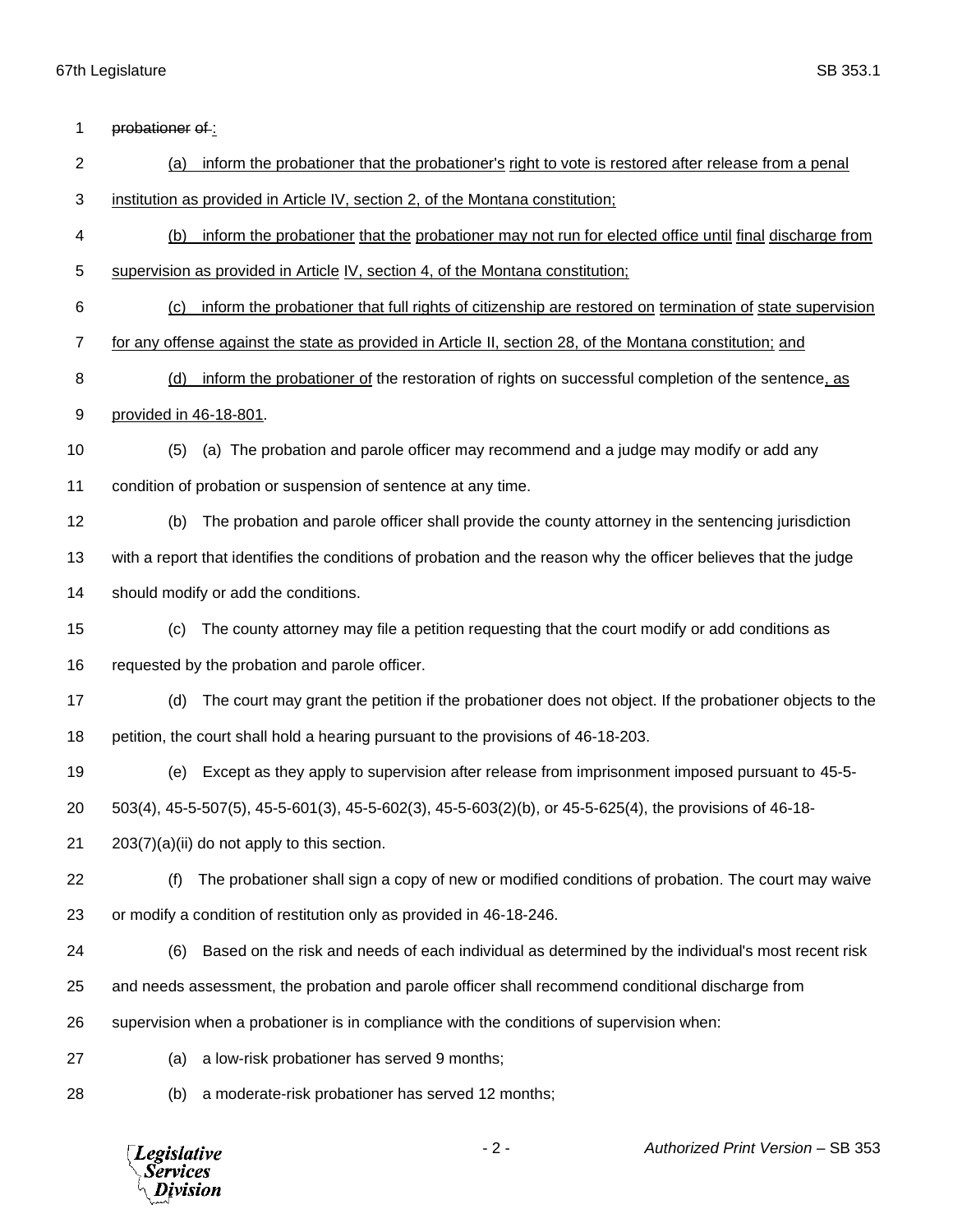## 67th Legislature SB 353.1

| 1  | (c)                                                                                                          | a medium-risk probationer has served 18 months; and                                                             |  |  |
|----|--------------------------------------------------------------------------------------------------------------|-----------------------------------------------------------------------------------------------------------------|--|--|
| 2  | (d)                                                                                                          | a high-risk probationer has served 24 months.                                                                   |  |  |
| 3  | (7)                                                                                                          | The probationer, the probationer's attorney, or the prosecutor may file a motion recommending                   |  |  |
| 4  |                                                                                                              | conditional discharge. The motion must set forth the following:                                                 |  |  |
| 5  | (a)                                                                                                          | why the probationer meets the requirements of subsection (6); and                                               |  |  |
| 6  | (b)                                                                                                          | whether the department of corrections supports or opposes the motion.                                           |  |  |
| 7  | (8)                                                                                                          | The motion must be served on the county attorney serving in the county of the presiding district                |  |  |
| 8  | court. The movant does not need to file an accompanying brief as otherwise required by Rule 2 of the Montana |                                                                                                                 |  |  |
| 9  | Uniform District Court Rules.                                                                                |                                                                                                                 |  |  |
| 10 | (9)                                                                                                          | The department of corrections shall make reasonable efforts to notify the victim if required by 46-             |  |  |
| 11 |                                                                                                              | 24-212, and the county attorney shall make reasonable efforts to notify the victim. The victim must be provided |  |  |
| 12 | the following:                                                                                               |                                                                                                                 |  |  |
| 13 | (a)                                                                                                          | a copy of the motion;                                                                                           |  |  |
| 14 | (b)                                                                                                          | written notice that:                                                                                            |  |  |
| 15 | (i)                                                                                                          | the victim may provide written input regarding the motion or may ask the county attorney to state               |  |  |
| 16 | the victim's position on the motion;                                                                         |                                                                                                                 |  |  |
| 17 |                                                                                                              | (ii) if a hearing is set, the date, time, and place of the hearing; and                                         |  |  |
| 18 |                                                                                                              | (iii) the victim may appear and testify at any hearing held on the motion.                                      |  |  |
| 19 |                                                                                                              | (10) (a) The court may hold a hearing on the motion. A judge may conditionally discharge a                      |  |  |
| 20 |                                                                                                              | probationer from supervision before expiration of the probationer's sentence if:                                |  |  |
| 21 | (i)                                                                                                          | the judge determines that a conditional discharge from supervision:                                             |  |  |
| 22 | (A)                                                                                                          | is in the best interests of the probationer and society; and                                                    |  |  |
| 23 | (B)                                                                                                          | will not present unreasonable risk of danger to the victim of the offense; and                                  |  |  |
| 24 |                                                                                                              | (ii) the offender has paid all restitution and court-ordered financial obligations in full.                     |  |  |
| 25 | (b)                                                                                                          | Subsection (10)(a) does not prohibit a judge from revoking the order suspending execution or                    |  |  |
| 26 |                                                                                                              | deferring imposition of sentence, as provided in 46-18-203, for a probationer who has been conditionally        |  |  |
| 27 |                                                                                                              | discharged from supervision.                                                                                    |  |  |
| 28 |                                                                                                              | (11) Records kept by the probation and parole officer must include documentation that the                       |  |  |
|    |                                                                                                              |                                                                                                                 |  |  |

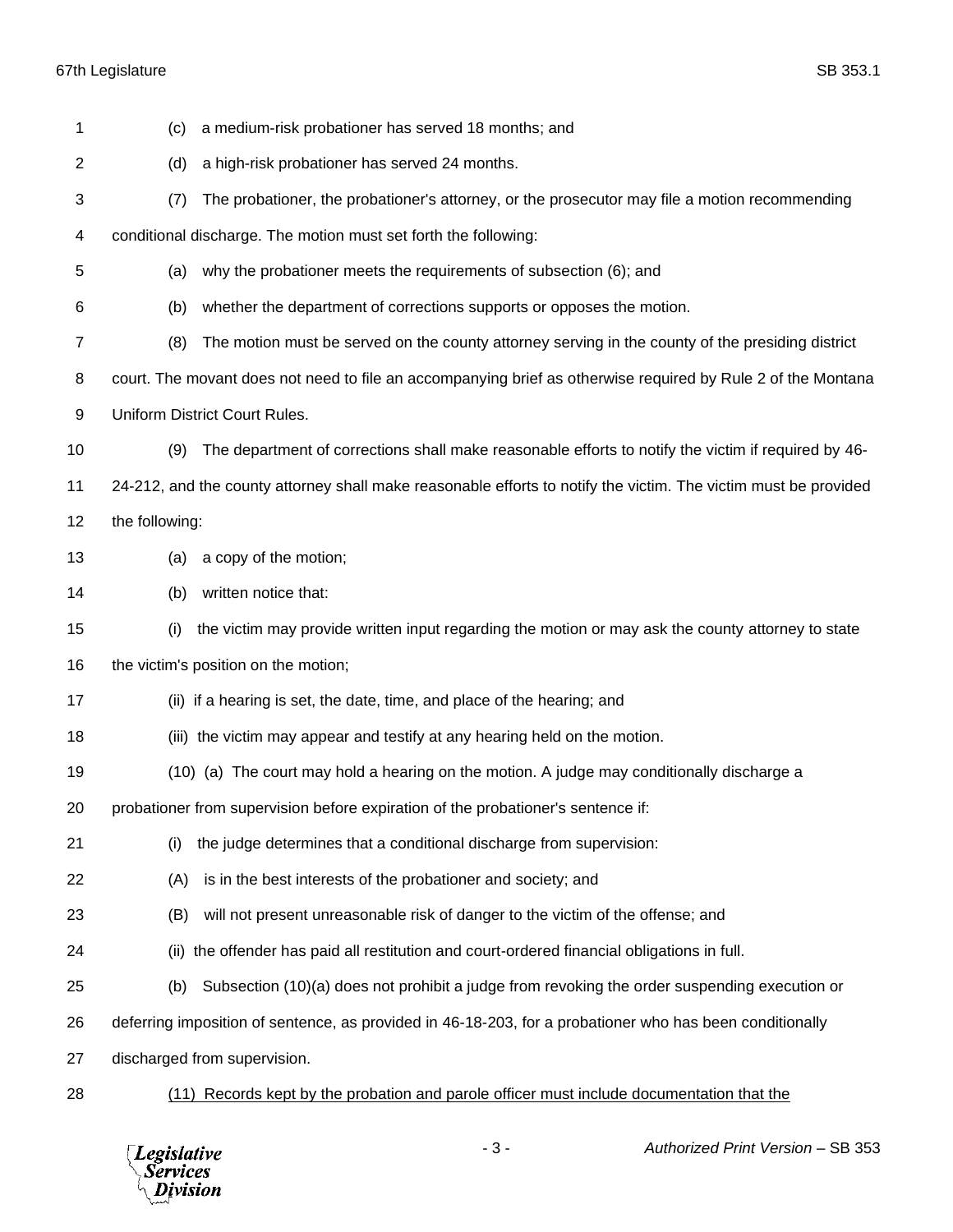| 1              | requirements in subsection (4) have been completed."                                                            |  |  |
|----------------|-----------------------------------------------------------------------------------------------------------------|--|--|
| $\overline{2}$ |                                                                                                                 |  |  |
| 3              | Section 2. Section 46-23-1021, MCA, is amended to read:                                                         |  |  |
| 4              | "46-23-1021. Supervision on parole. (1) The department shall retain custody of all persons placed               |  |  |
| 5              | on parole and shall supervise the persons during their parole periods in accordance with the conditions set by  |  |  |
| 6              | the board.                                                                                                      |  |  |
| 7              | The department shall assign personnel to assist a person who is eligible for parole in preparing a<br>(2)       |  |  |
| 8              | parole plan. Department personnel shall make a report of their efforts and findings to the board prior to its   |  |  |
| 9              | consideration of the case of the eligible person.                                                               |  |  |
| 10             | A copy of the conditions of parole must be signed by the parolee and given to the parolee and to<br>(3)         |  |  |
| 11             | the parolee's probation and parole officer, who shall report on the parolee's progress under the rules of the   |  |  |
| 12             | board.                                                                                                          |  |  |
| 13             | The probation and parole officer shall regularly advise and consult with the parolee, use effective<br>(4)      |  |  |
| 14             | communication strategies and other evidence-based practices, and assist the parolee in adjusting to community   |  |  |
| 15             | life, and. The probation and parole officer shall inform the parolee of:                                        |  |  |
| 16             | inform the parolee that the parolee's right to vote is restored after release from a penal institution<br>(a)   |  |  |
| 17             | as provided in Article IV, section 2, of the Montana constitution;                                              |  |  |
| 18             | inform the parolee that the parolee may not run for elected office until final discharge from<br>(b)            |  |  |
| 19             | supervision as provided in Article IV, section 4, of the Montana constitution;                                  |  |  |
| 20             | (c) inform the parolee that full rights of citizenship are restored on termination of state supervision for     |  |  |
| 21             | any offense against the state as provided in Article II, section 28, of the Montana constitution; and           |  |  |
| 22             | inform the parolee of the restoration of rights on successful completion of the sentence, as<br>(d)             |  |  |
| 23             | provided in 46-18-801.                                                                                          |  |  |
| 24             | (5)<br>The probation and parole officer shall keep records as the board or department may require. The          |  |  |
| 25             | records must include documentation that the requirements in subsection (4) have been completed. All records     |  |  |
| 26             | must be entered in the master file of the individual.                                                           |  |  |
| 27             | (a) Upon recommendation of the probation and parole officer, the board may conditionally<br>(6)                 |  |  |
| 28             | discharge a parolee from supervision before expiration of the parolee's sentence if the board determines that a |  |  |